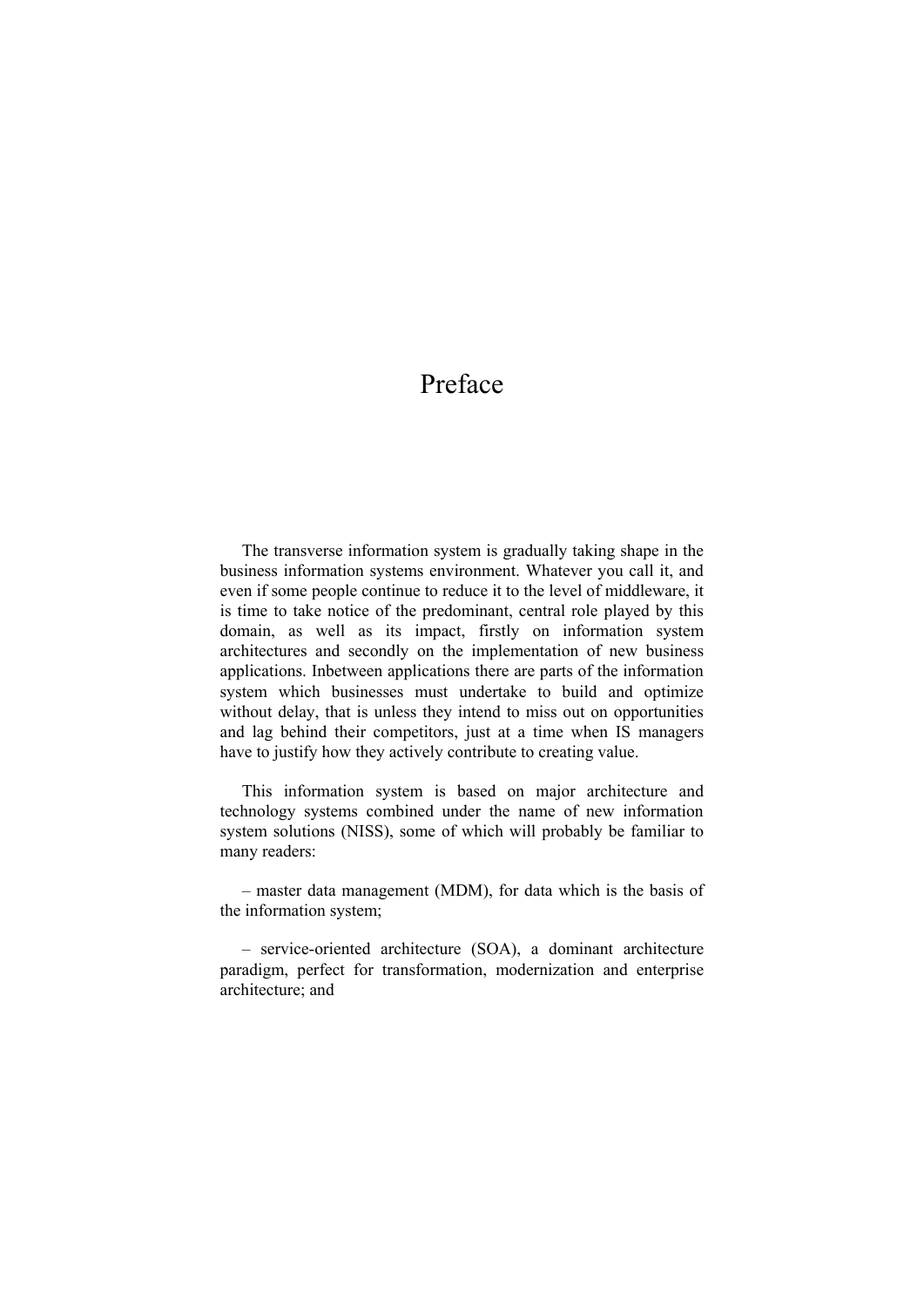## xii The Transverse Information System

Strategic framework Urbanism BAM-BSM Performance Measurement EAI/ESB Integration Achieve strategic alignment Build up operational alignment Achieve operational excellence **MDM Master**  Data Management **SOA** Service Oriented **Architecture BPM** Business Process Management

– business process management (BPM), the driving force for value creation and business innovation intermediaries.

**Figure 1.** *The new information system solutions* 

Each at their own level, these domains respond to the issues that IT managers are exposed to: contributing to the company's growth, increasing the alignment capabilities between the business and the available IT resources, and safeguarding investments whilst managing innovation. Together, these technologies form a new information system, the transverse information system, which is the subject of this book.

These technologies do not compete with each other. They are complementary resources that help to make up this integrated whole. To achieve this, other resources may be called upon: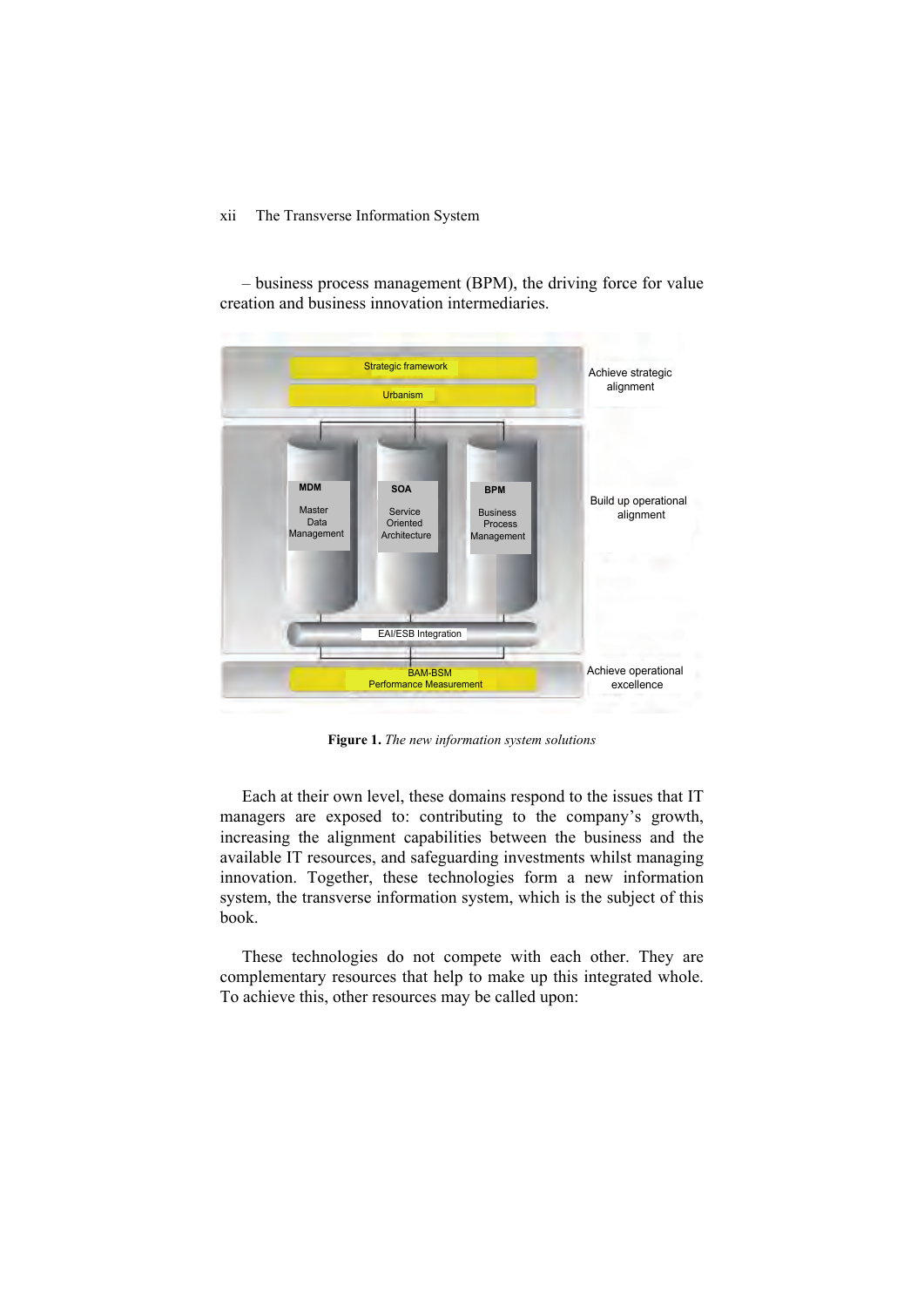– modeling systems and systems for managing information assets;

– solutions for measuring operational performance, which ensure that the transverse information system is working properly; and

– dedicated integration layers (EAI/ESB), to facilitate transversal exchanges between the application systems.

In other words, whatever the quality of the technologies involved, they cannot function on their own. It is necessary to think about the method and organization systems which will genuinely ensure the success of the technologies concerned, in addition to showing how all of these factors will interconnect to provide an integrated, organized system in the long term.



**Figure 2.** *Organization-method-technology triptych*